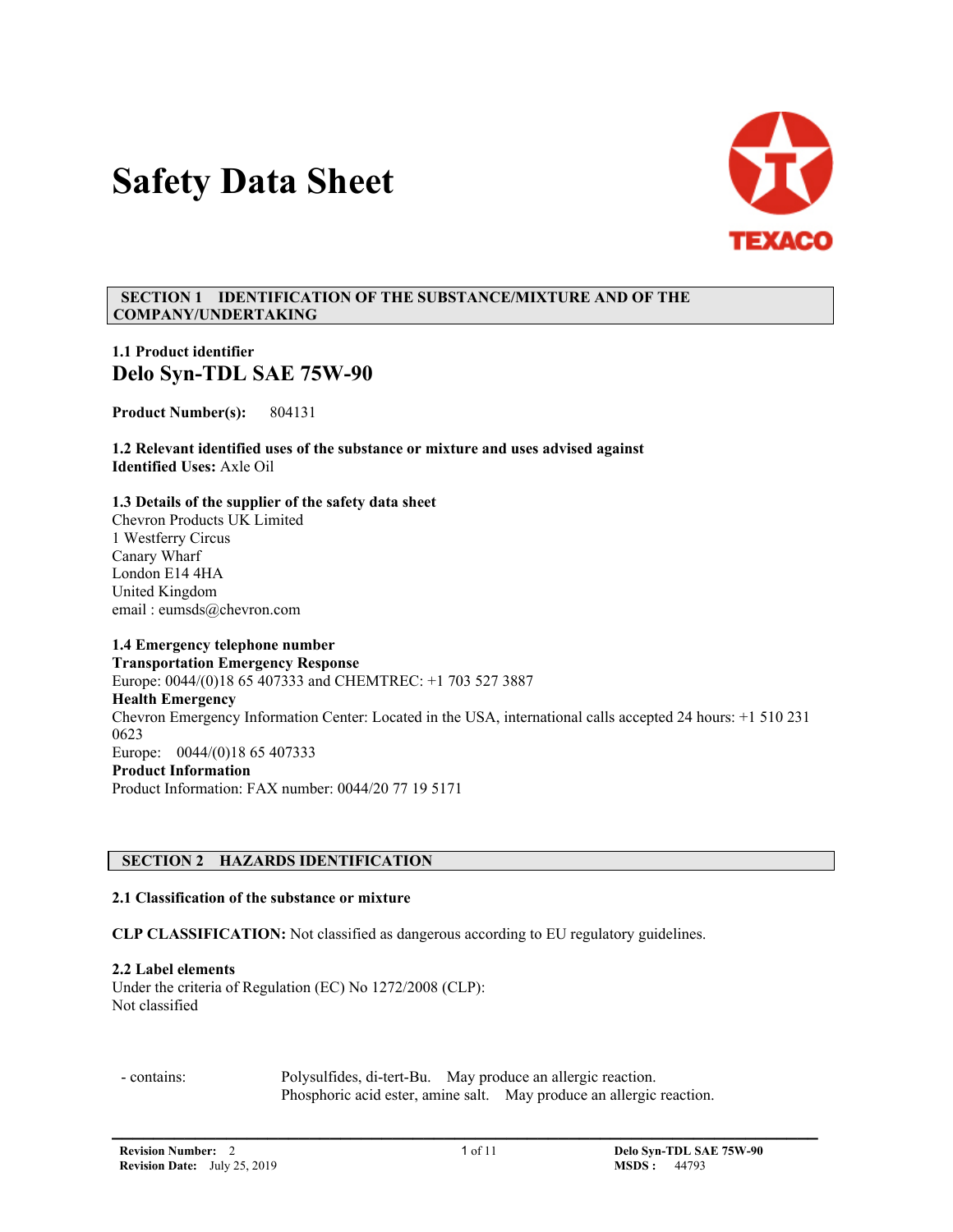# **2.3 Other hazards** Not Applicable

## **SECTION 3 COMPOSITION/ INFORMATION ON INGREDIENTS**

#### **3.2 Mixtures**

This material is a mixture.

| <b>COMPONENTS</b>                  | <b>CAS</b>    | EC                   | <b>REGISTRATION</b> | CLP                   | <b>AMOUNT</b> |
|------------------------------------|---------------|----------------------|---------------------|-----------------------|---------------|
|                                    | <b>NUMBER</b> | <b>NUMBER NUMBER</b> |                     | <b>CLASSIFICATION</b> |               |
| Dec-1-ene, homopolymer, 68037-01-4 |               | $500 - 183 - 1$      | 01-2119486452-34    | Asp. Tox. 1/H304      | l40 -         |
| hydrogenated                       |               |                      |                     |                       | $70\%$ weigh  |
|                                    |               |                      |                     |                       |               |
| Polysulfides, di-tert-Bu           | Trade secret  | Trade                | 01-2119540515-43    | Aquatic Chronic       |               |
|                                    |               | Secret               |                     | 3/H412; Skin Sens.    | $5$ % weight  |
|                                    |               |                      |                     | 1B/H317               |               |
| Highly refined mineral oil Mixture |               | $\ast$               | $***$               | None                  | ı –           |
| $(C15 - C50)$                      |               |                      |                     |                       | $5\%$ weight  |
| Phosphoric acid ester,             | Mixture       | 931-384-6            | $***$               | Aquatic Chronic       | $1 - 5$       |
| amine salt                         |               |                      |                     | 2/H411; Eye Dam.      | $2.5\%$ weig  |
|                                    |               |                      |                     | 1/H318; Flam. Liq.    | lht           |
|                                    |               |                      |                     | 3/H226; Acute Tox.    |               |
|                                    |               |                      |                     | 4/H302; Skin Sens.    |               |
|                                    |               |                      |                     | 1/H317                |               |

The full text of all CLP H-statements is shown in Section 16.

\*Contains one or more of the following EINECS numbers: 265-090-8, 265-091-3, 265-096-0, 265-097-6, 265- 098-1, 265-101-6, 265-155-0, 265-156-6, 265-157-1, 265-158-7, 265-159-2, 265-160-8, 265-166-0, 265-169-7, 265- 176-5, 276-736-3, 276-737-9, 276-738-4, 278-012-2.

\*\*Not available or substance is not currently required for registration under REACH.

\*\*\* Contains one or more of the following REACH registration numbers: 01-2119488706-23, 01-2119487067-30, 01-2119487081-40, 01-2119483621-38, 01-2119480374-36, 01-2119488707-21, 01-2119467170-45, 01- 2119480375-34, 01-2119484627-25, 01-2119480132-48, 01-2119487077-29, 01-2119489287-22, 01-2119480472- 38, 01-2119471299-27, 01-2119485040-48, 01-2119555262-43, 01-2119495601-36, 01-2119474889-13, 01- 2119474878-16.

#### **SECTION 4 FIRST AID MEASURES**

#### **4.1 Description of first aid measures**

**Eye:** No specific first aid measures are required. As a precaution, remove contact lenses, if worn, and flush eyes with water.

**Skin:** No specific first aid measures are required. As a precaution, remove clothing and shoes if contaminated. To remove the material from skin, use soap and water. Discard contaminated clothing and shoes or thoroughly clean before reuse.

**Ingestion:** No specific first aid measures are required. Do not induce vomiting. As a precaution, get medical advice.

**Inhalation:** No specific first aid measures are required. If exposed to excessive levels of material in the air, move the exposed person to fresh air. Get medical attention if coughing or respiratory discomfort occurs. If exposure to hydrogen sulfide (H2S) gas is possible during an emergency, wear an approved, positive pressure air-supplying respirator. Move the exposed person to fresh air. If not breathing, give artificial respiration. If breathing is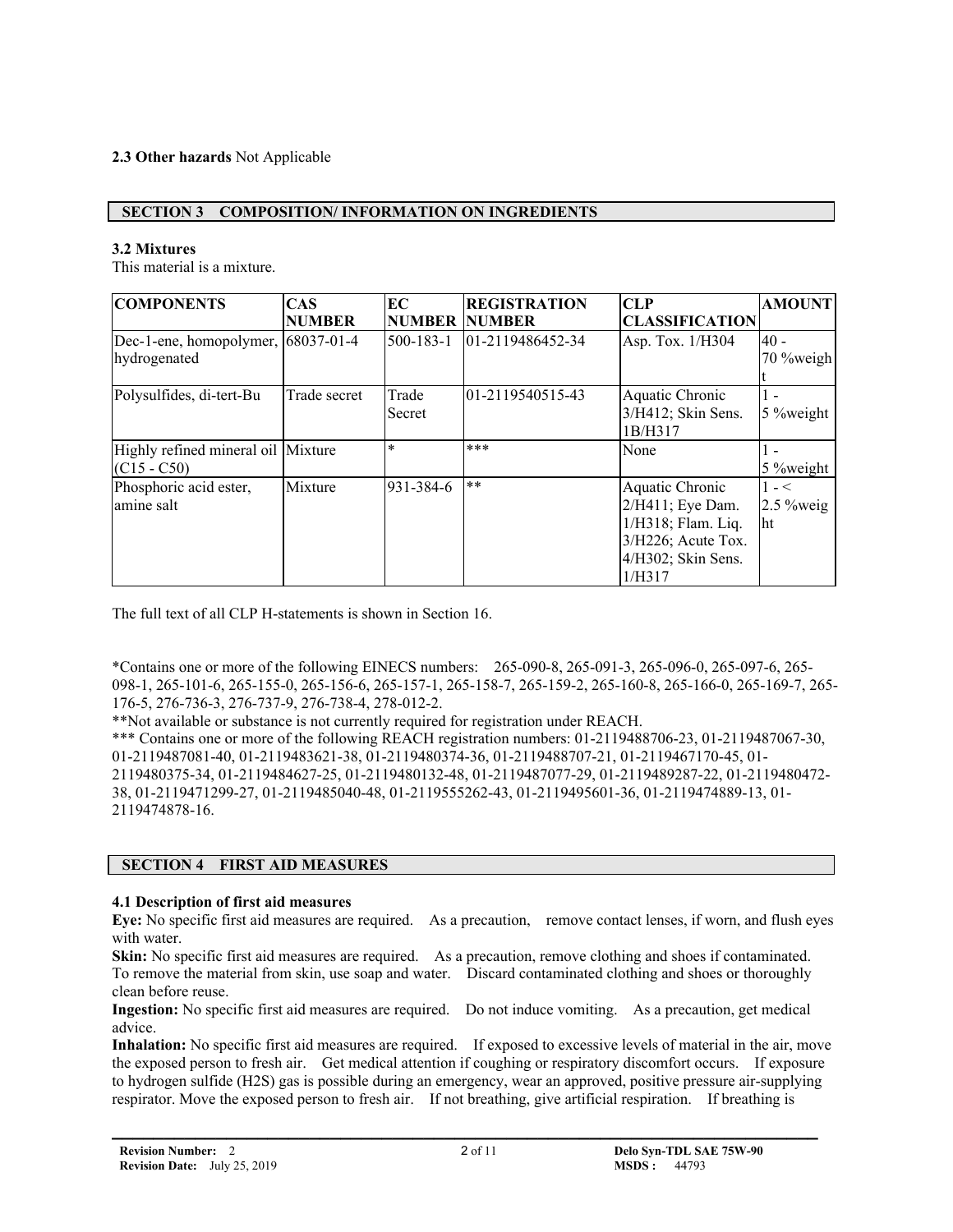difficult, give oxygen. Get immediate medical attention.

#### **4.2 Most important symptoms and effects, both acute and delayed IMMEDIATE SYMPTOMS AND HEALTH EFFECTS**

**Eve:** Not expected to cause prolonged or significant eve irritation.

**Skin:** Contact with the skin is not expected to be harmful.

**Ingestion:** Not expected to be harmful if swallowed.

**Inhalation:** Not expected to be harmful if inhaled. Contains a synthetic hydrocarbon oil. May cause respiratory irritation or other pulmonary effects following prolonged or repeated inhalation of oil mist at airborne levels above the recommended mineral oil mist exposure limit. Symptoms of respiratory irritation may include coughing and difficulty breathing. Hydrogen sulfide has a strong rotten-egg odor. However, with continued exposure and at high levels, H2S may deaden a person's sense of smell. If the rotten egg odor is no longer noticeable, it may not necessarily mean that exposure has stopped. At low levels, hydrogen sulfide causes irritation of the eyes, nose, and throat. Moderate levels can cause headache, dizziness, nausea, and vomiting, as well as coughing and difficulty breathing. Higher levels can cause shock, convulsions, coma, and death. After a serious exposure, symptoms usually begin immediately.

**DELAYED OR OTHER SYMPTOMS AND HEALTH EFFECTS:** Not classified.

# **4.3 Indication of any immediate medical attention and special treatment needed**

**Note to Physicians:** Administration of 100% oxygen and supportive care is the preferred treatment for poisoning by hydrogen sulfide gas. For additional information on H2S, see Chevron MSDS No. 301.

# **SECTION 5 FIRE FIGHTING MEASURES**

# **5.1 Extinguishing media**

Use water fog, foam, dry chemical or carbon dioxide (CO2) to extinguish flames.

# **5.2 Special hazards arising from the substance or mixture**

**Combustion Products:** Highly dependent on combustion conditions. A complex mixture of airborne solids, liquids, and gases including carbon monoxide, carbon dioxide, and unidentified organic compounds will be evolved when this material undergoes combustion. Combustion may form oxides of: Sulfur, Phosphorus, Nitrogen.

# **5.3 Advice for firefighters**

This material will burn although it is not easily ignited. See Section 7 for proper handling and storage. For fires involving this material, do not enter any enclosed or confined fire space without proper protective equipment, including self-contained breathing apparatus.

# **SECTION 6 ACCIDENTAL RELEASE MEASURES**

# **6.1 Personal precautions, protective equipment and emergency procedures**

Eliminate all sources of ignition in vicinity of spilled material. Refer to Sections 5 and 8 for more information.

# **6.2 Environmental precautions**

Stop the source of the release if you can do it without risk. Contain release to prevent further contamination of soil, surface water or groundwater.

# **6.3 Methods and material for containment and cleaning up**

Clean up spill as soon as possible, observing precautions in Exposure Controls/Personal Protection. Use appropriate techniques such as applying non-combustible absorbent materials or pumping. Where feasible and appropriate, remove contaminated soil and dispose of in a manner consistent with applicable requirements. Place other contaminated materials in disposable containers and dispose of in a manner consistent with applicable requirements. Report spills to local authorities as appropriate or required.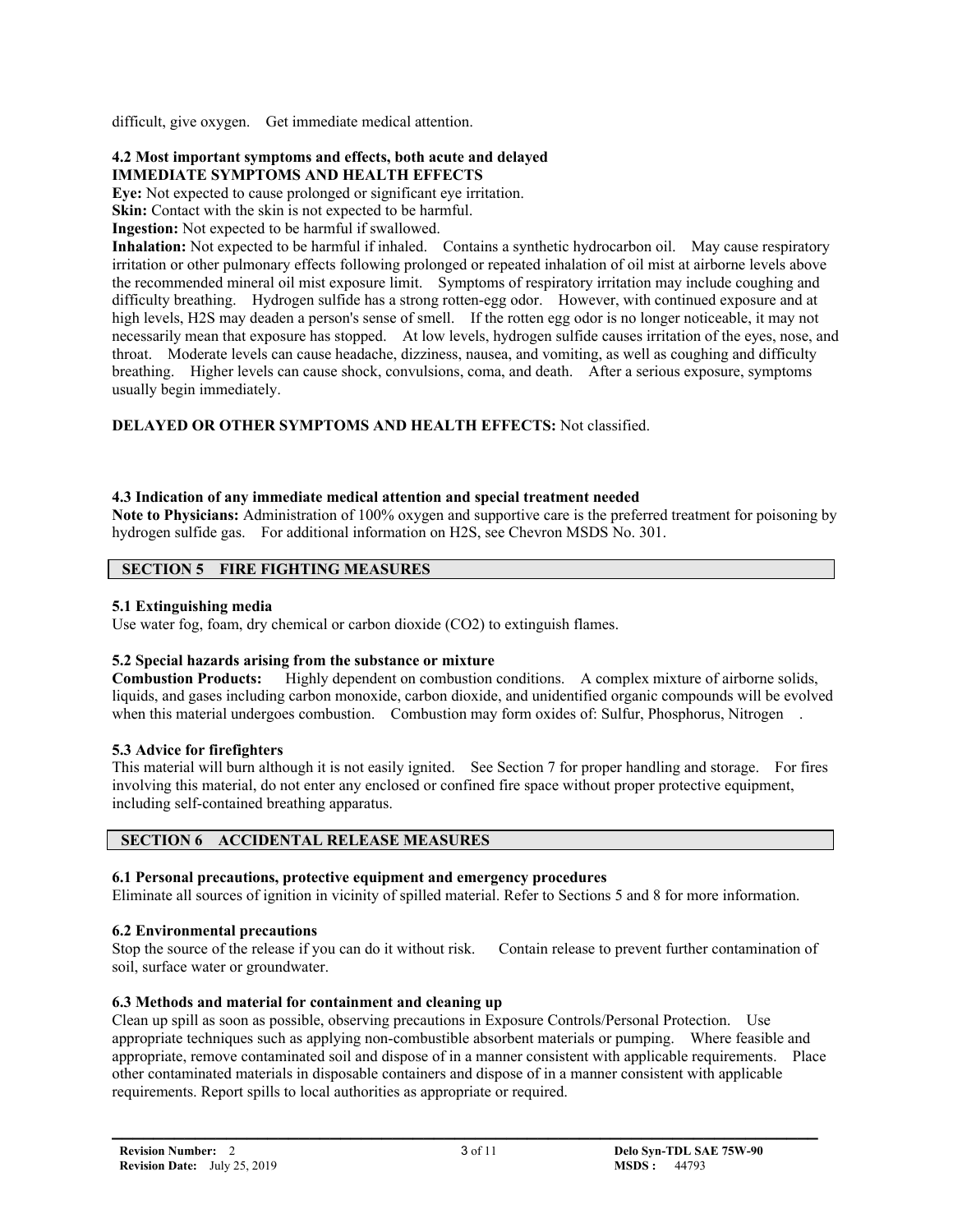#### **6.4 Reference to other sections**

See sections 8 and 13.

#### **SECTION 7 HANDLING AND STORAGE**

#### **7.1 Precautions for safe handling**

**General Handling Information:** Avoid contaminating soil or releasing this material into sewage and drainage systems and bodies of water.

**Precautionary Measures:** Do not get in eyes, on skin, or on clothing. Do not taste or swallow. Do not breathe gas. Wash thoroughly after handling.

**Unusual Handling Hazards:** Toxic quantities of hydrogen sulfide (H2S) may be present in storage tanks and bulk transport vessels which contain or have contained this material. Persons opening or entering these compartments should first determine if H2S is present. See Exposure Controls/Personal Protection -Section 8. Do not attempt rescue of a person over exposed to H2S without wearing approved supplied-air or self-contained breathing equipment. If there is a potential for exceeding one-half the occupational exposure standard, monitoring of hydrogen sulfide levels is required. Since the sense of smell cannot be relied upon to detect the presence of H2S, the concentration should be measured by the use of fixed or portable devices.

**Static Hazard:** Electrostatic charge may accumulate and create a hazardous condition when handling this material. To minimize this hazard, bonding and grounding may be necessary but may not, by themselves, be sufficient. Review all operations which have the potential of generating and accumulating an electrostatic charge and/or a flammable atmosphere (including tank and container filling, splash filling, tank cleaning, sampling, gauging, switch loading, filtering, mixing, agitation, and vacuum truck operations) and use appropriate mitigating procedures. **Container Warnings:** Container is not designed to contain pressure. Do not use pressure to empty container or it may rupture with explosive force. Empty containers retain product residue (solid, liquid, and/or vapor) and can be dangerous. Do not pressurize, cut, weld, braze, solder, drill, grind, or expose such containers to heat, flame, sparks, static electricity, or other sources of ignition. They may explode and cause injury or death. Empty containers should be completely drained, properly closed, and promptly returned to a drum reconditioner or disposed of properly.

# **7.2 Conditions for safe storage, including any incompatibilities**

Not Applicable

#### **7.3 Specific end use(s):**Axle Oil

#### **SECTION 8 EXPOSURE CONTROLS/PERSONAL PROTECTION**

#### **GENERAL CONSIDERATIONS:**

Consider the potential hazards of this material (see Section 2), applicable exposure limits, job activities, and other substances in the work place when designing engineering controls and selecting personal protective equipment. If engineering controls or work practices are not adequate to prevent exposure to harmful levels of this material, the personal protective equipment listed below is recommended. The user should read and understand all instructions and limitations supplied with the equipment since protection is usually provided for a limited time or under certain circumstances. Refer to appropriate CEN standards.

#### **8.1 Control parameters**

#### **Occupational Exposure Limits:**

| <b>Component</b>           | Countrv/ | Form  | <b>TWA</b>       | <b>STEL</b>       | Ceiling | <b>Notation</b> |
|----------------------------|----------|-------|------------------|-------------------|---------|-----------------|
|                            | Agency   |       |                  |                   |         |                 |
| Highly refined mineral oil | Jnited   | $- -$ | $5 \text{ mg/m}$ | $10 \text{ mg/m}$ | $- -$   | $- -$           |
| $(C15 - C50)$              | Kingdom  |       |                  |                   |         |                 |

Consult local authorities for appropriate values.

# **8.2 Exposure controls ENGINEERING CONTROLS:**

Use in a well-ventilated area.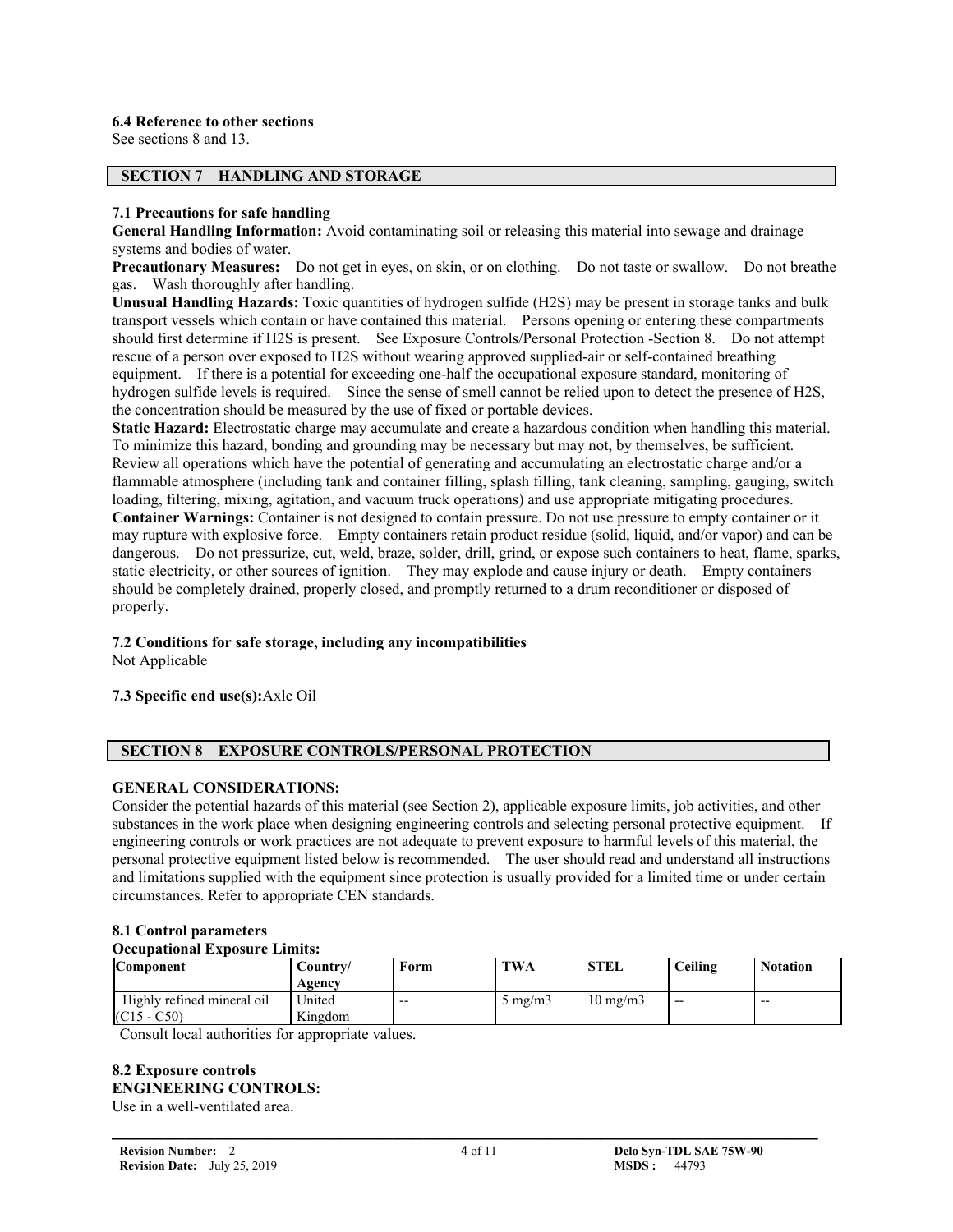#### **PERSONAL PROTECTIVE EQUIPMENT**

**Eye/Face Protection:** No special eye protection is normally required. Where splashing is possible, wear safety glasses with side shields as a good safety practice.

**Skin Protection:** No special protective clothing is normally required. Where splashing is possible, select protective clothing depending on operations conducted, physical requirements and other substances in the workplace. Suggested materials for protective gloves include: 4H (PE/EVAL), Nitrile Rubber, Silver Shield, Viton.

**Respiratory Protection:** No respiratory protection is normally required. If material is heated and emits hydrogen sulfide, determine if airborne concentrations are below the occupational exposure limit for hydrogen sulfide. If not, wear an approved positive pressure air-supplying respirator. For more information on hydrogen sulfide, see Chevron MSDS No. 301. If user operations generate an oil mist, determine if airborne concentrations are below the occupational exposure limit for mineral oil mist. If not, wear an approved respirator that provides adequate protection from the measured concentrations of this material. For air-purifying respirators use a particulate cartridge.

#### **ENVIRONMENTAL EXPOSURE CONTROLS:**

See relevant Community environmental protection legislation or the Annex, as applicable.

# **SECTION 9 PHYSICAL AND CHEMICAL PROPERTIES**

**Attention: the data below are typical values and do not constitute a specification.**

#### **9.1 Information on basic physical and chemical properties Appearance**

 **Color:** Amber  **Physical State:** Liquid **Odor:** Petroleum odor **Odor Threshold:** No data available **pH:** Not Applicable **Melting Point:** No data available **Freezing Point:** Not Applicable **Initial Boiling Point:** No data available **Flashpoint:** (Cleveland Open Cup) 198 °C (388 °F) (Typical) **Evaporation Rate:** No data available **Flammability (solid, gas):** Not Applicable **Flammability (Explosive) Limits (% by volume in air):** Lower: Not Applicable Upper: Not Applicable **Vapor Pressure:** No data available **Vapor Density (Air = 1):** No data available **Density:** 0.86 kg/l @ 15°C (59°F) (Typical) **Solubility:** Soluble in hydrocarbons; insoluble in water **Partition coefficient: n-octanol/water:** No data available **Auto-ignition temperature:** No data available **Decomposition temperature:** No data available **Viscosity:** 98 mm2/s  $\omega$  40°C (104°F) (Typical) **Explosive Properties:** No Data Available **Oxidising properties:** No Data Available

#### **9.2 Other Information:** No Data Available

# **SECTION 10 STABILITY AND REACTIVITY**

**10.1 Reactivity:** May react with strong acids or strong oxidizing agents, such as chlorates, nitrates, peroxides, etc. **10.2 Chemical Stability:** This material is considered stable under normal ambient and anticipated storage and handling conditions of temperature and pressure.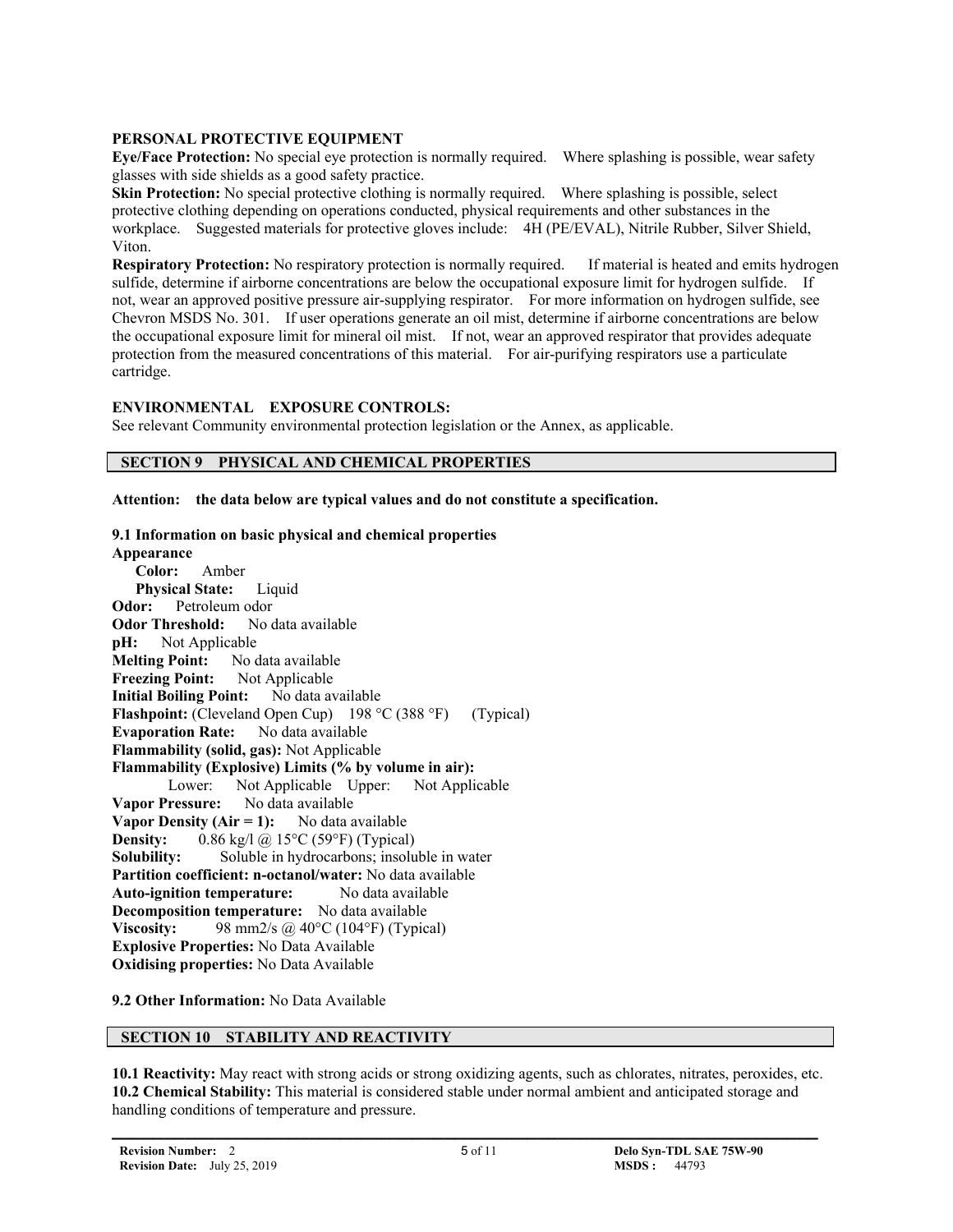**10.3 Possibility of hazardous reactions:** Hazardous polymerization will not occur.

**10.4 Conditions to Avoid:** Not applicable

**10.5 Incompatible materials to avoid:** Not applicable

**10.6 Hazardous decomposition products:** Hydrogen Sulfide (Elevated temperatures), Alkyl Mercaptans (Elevated temperatures)

#### **SECTION 11 TOXICOLOGICAL INFORMATION**

#### **11.1 Information on toxicological effects**

## **Product Information:**

**Serious Eye Damage/Irritation:** The eye irritation hazard is based on evaluation of data for product components.

**Skin Corrosion/Irritation:** The skin irritation hazard is based on evaluation of data for product components.

**Skin Sensitization:** The skin sensitization hazard is based on evaluation of data for product components.

**Acute Dermal Toxicity:** The acute dermal toxicity hazard is based on evaluation of data for product components.

**Acute Toxicity Estimate (dermal):** Not Applicable

**Acute Oral Toxicity:** The acute oral toxicity hazard is based on evaluation of data for product components.

**Acute Toxicity Estimate (oral):** Not Applicable

**Acute Inhalation Toxicity:** The acute inhalation toxicity hazard is based on evaluation of data for product components.

**Acute Toxicity Estimate (inhalation):** Not Applicable

**Germ Cell Mutagenicity:** The hazard evaluation is based on data for components or a similar material.

**Carcinogenicity:** The hazard evaluation is based on data for components or a similar material.

**Reproductive Toxicity:** The hazard evaluation is based on data for components or a similar material.

**Specific Target Organ Toxicity - Single Exposure:** The hazard evaluation is based on data for components or a similar material.

**Specific Target Organ Toxicity - Repeated Exposure:** The hazard evaluation is based on data for components or a similar material.

**Aspiration Hazard:** No data available

#### **Component Information:**

| <b>Serious Eye Damage/Irritation:</b>  |                                                                  |
|----------------------------------------|------------------------------------------------------------------|
| Dec-1-ene, homopolymer, hydrogenated   | Based on available data, the classification criteria are not met |
| Polysulfides, di-tert-Bu               | Based on available data, the classification criteria are not met |
| Highly refined mineral oil (C15 - C50) | Based on available data, the classification criteria are not met |
| Phosphoric acid ester, amine salt      | Based on available data, the classification criteria are not met |

#### **Skin Corrosion/Irritation:**

| Dec-1-ene, homopolymer, hydrogenated   | Based on available data, the classification criteria are not met |  |  |  |
|----------------------------------------|------------------------------------------------------------------|--|--|--|
| Polysulfides, di-tert-Bu               | Based on available data, the classification criteria are not met |  |  |  |
| Highly refined mineral oil (C15 - C50) | Based on available data, the classification criteria are not met |  |  |  |
| Phosphoric acid ester, amine salt      | Based on available data, the classification criteria are not met |  |  |  |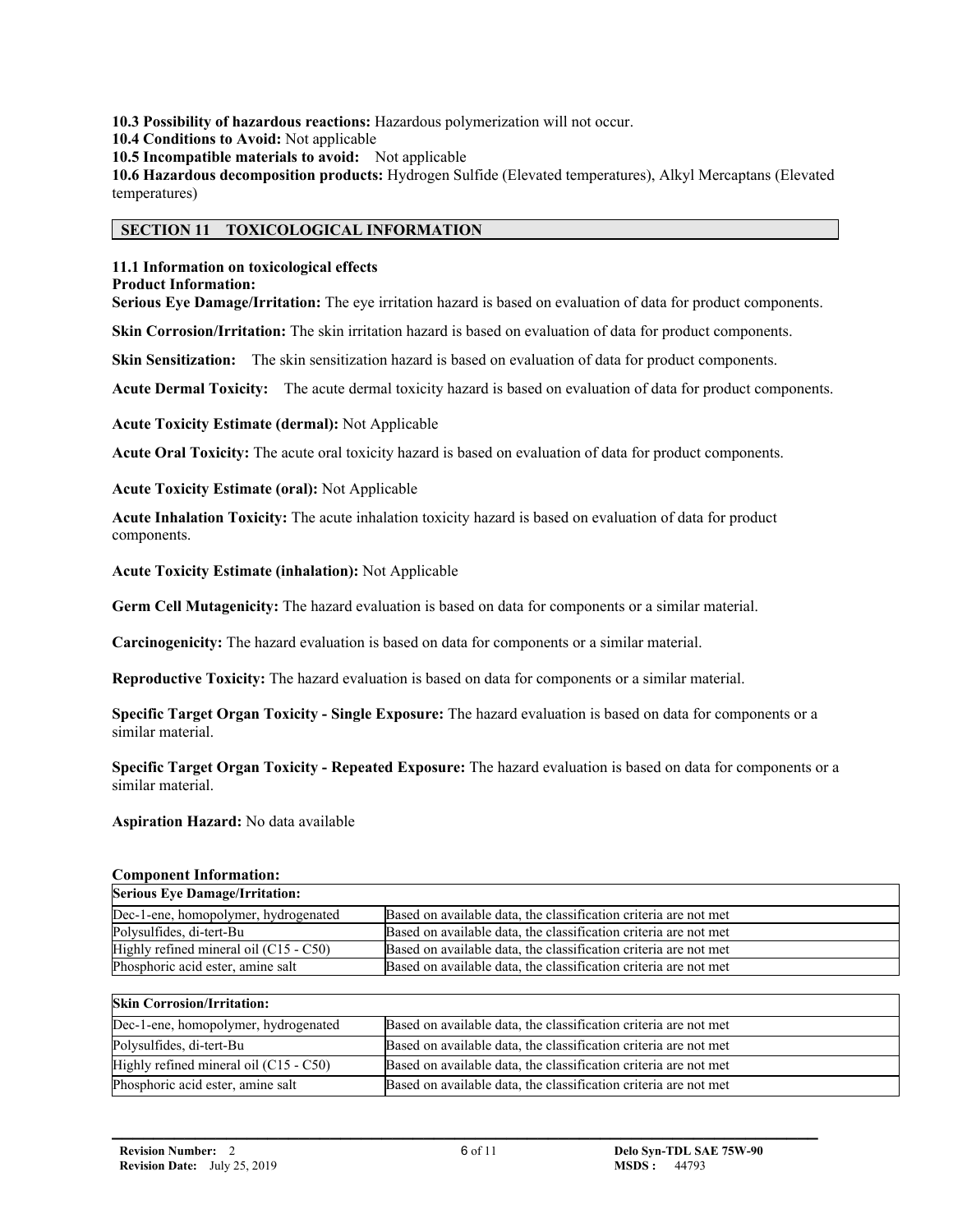| <b>Skin Sensitization:</b>                                 |                                                                  |
|------------------------------------------------------------|------------------------------------------------------------------|
| Dec-1-ene, homopolymer, hydrogenated                       | Based on available data, the classification criteria are not met |
| Polysulfides, di-tert-Bu                                   | Test Result: May cause allergic skin reaction                    |
| Highly refined mineral oil (C15 - C50)                     | Based on available data, the classification criteria are not met |
| Phosphoric acid ester, amine salt                          | Based on available data, the classification criteria are not met |
|                                                            |                                                                  |
| <b>Acute Dermal Toxicity:</b>                              |                                                                  |
| Dec-1-ene, homopolymer, hydrogenated                       | Based on available data, the classification criteria are not met |
| Polysulfides, di-tert-Bu                                   | Based on available data, the classification criteria are not met |
| Highly refined mineral oil (C15 - C50)                     | Based on available data, the classification criteria are not met |
| Phosphoric acid ester, amine salt                          | Based on available data, the classification criteria are not met |
|                                                            |                                                                  |
| <b>Acute Oral Toxicity:</b>                                |                                                                  |
| Dec-1-ene, homopolymer, hydrogenated                       | Based on available data, the classification criteria are not met |
| Polysulfides, di-tert-Bu                                   | Based on available data, the classification criteria are not met |
| Highly refined mineral oil (C15 - C50)                     | Based on available data, the classification criteria are not met |
| Phosphoric acid ester, amine salt                          | Test Qualifier: LD50<br>Test Result: 2000 mg/kg                  |
|                                                            | Species: rat                                                     |
|                                                            |                                                                  |
| <b>Acute Inhalation Toxicity:</b>                          |                                                                  |
| Dec-1-ene, homopolymer, hydrogenated                       | Based on available data, the classification criteria are not met |
| Polysulfides, di-tert-Bu                                   | Based on available data, the classification criteria are not met |
| Highly refined mineral oil (C15 - C50)                     | Based on available data, the classification criteria are not met |
| Phosphoric acid ester, amine salt                          | Based on available data, the classification criteria are not met |
|                                                            |                                                                  |
| <b>Germ Cell Mutagenicity:</b>                             |                                                                  |
| Dec-1-ene, homopolymer, hydrogenated                       | Based on available data, the classification criteria are not met |
| Polysulfides, di-tert-Bu                                   | Based on available data, the classification criteria are not met |
| Highly refined mineral oil (C15 - C50)                     | Based on available data, the classification criteria are not met |
| Phosphoric acid ester, amine salt                          | Based on available data, the classification criteria are not met |
|                                                            |                                                                  |
| Carcinogenicity:                                           |                                                                  |
| Dec-1-ene, homopolymer, hydrogenated                       | Based on available data, the classification criteria are not met |
| Polysulfides, di-tert-Bu                                   | Based on available data, the classification criteria are not met |
| Highly refined mineral oil (C15 - C50)                     | Based on available data, the classification criteria are not met |
| Phosphoric acid ester, amine salt                          | Based on available data, the classification criteria are not met |
|                                                            |                                                                  |
| <b>Reproductive Toxicity:</b>                              |                                                                  |
| Dec-1-ene, homopolymer, hydrogenated                       | Based on available data, the classification criteria are not met |
| Polysulfides, di-tert-Bu                                   | Based on available data, the classification criteria are not met |
| Highly refined mineral oil (C15 - C50)                     | Based on available data, the classification criteria are not met |
| Phosphoric acid ester, amine salt                          | Based on available data, the classification criteria are not met |
|                                                            |                                                                  |
| <b>Specific Target Organ Toxicity - Single Exposure:</b>   |                                                                  |
| Dec-1-ene, homopolymer, hydrogenated                       | Based on available data, the classification criteria are not met |
| Polysulfides, di-tert-Bu                                   | Based on available data, the classification criteria are not met |
| Highly refined mineral oil (C15 - C50)                     | Based on available data, the classification criteria are not met |
| Phosphoric acid ester, amine salt                          | Based on available data, the classification criteria are not met |
|                                                            |                                                                  |
| <b>Specific Target Organ Toxicity - Repeated Exposure:</b> |                                                                  |
| Dec-1-ene, homopolymer, hydrogenated                       | Based on available data, the classification criteria are not met |
| Polysulfides, di-tert-Bu                                   | Based on available data, the classification criteria are not met |
| Highly refined mineral oil (C15 - C50)                     | Based on available data, the classification criteria are not met |
| Phosphoric acid ester, amine salt                          | Based on available data, the classification criteria are not met |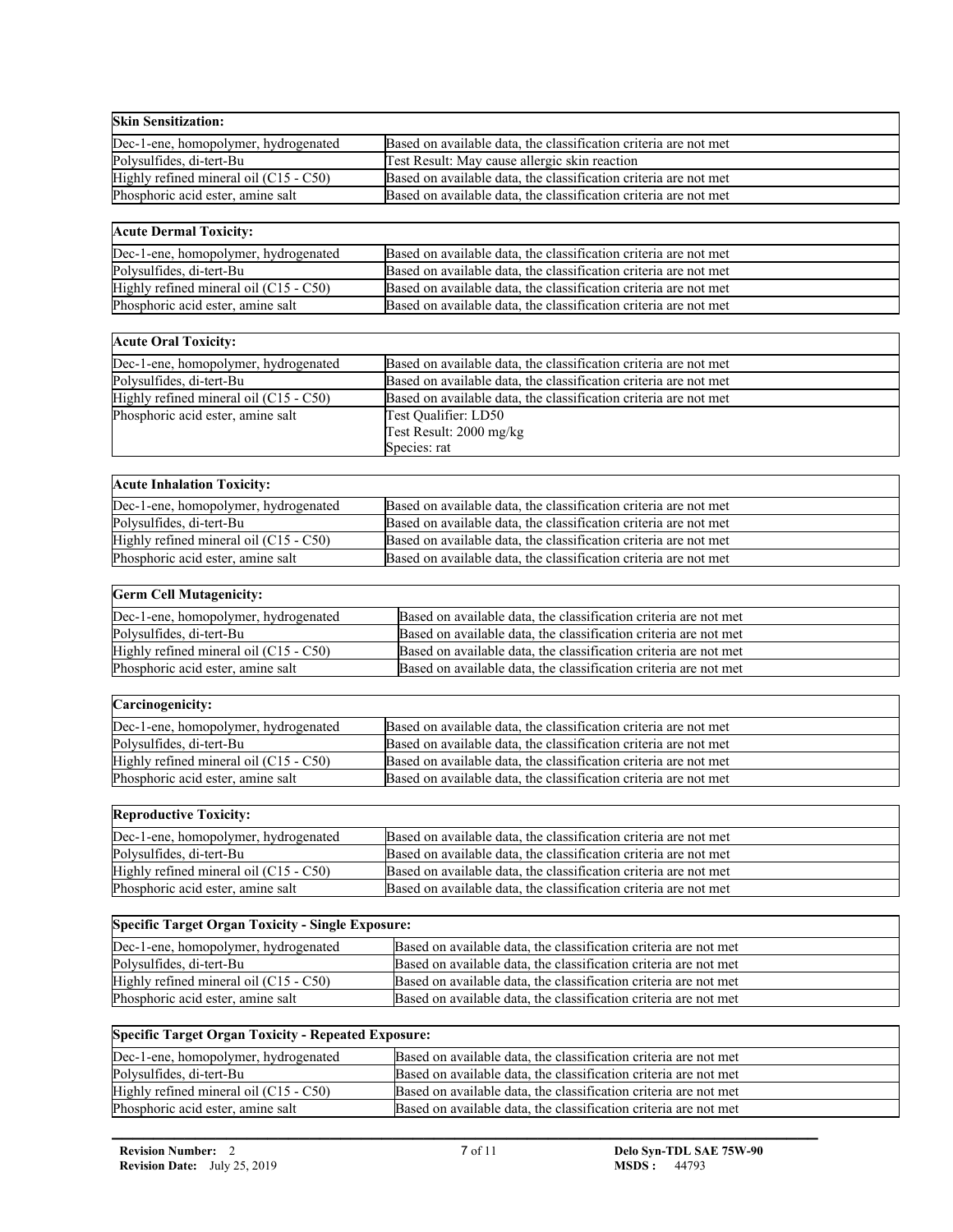## **SECTION 12 ECOLOGICAL INFORMATION**

### **Product Information:**

# **12.1 Toxicity**

This material is not expected to be harmful to aquatic organisms. The product has not been tested. The statement has been derived from the properties of the individual components.

## **12.2 Persistence and degradability**

This material is not expected to be readily biodegradable. The product has not been tested. The statement has been derived from the properties of the individual components.

#### **12.3 Bioaccumulative potential**

Bioconcentration Factor: No Data Available Octanol/Water Partition Coefficient: No data available

#### **12.4 Mobility in soil**

No data available.

#### **12.5 Results of PBT and vPvB assessment**

This product is not, or does not contain, a substance that is a potential PBT or a vPvB.

#### **12.6 Other adverse effects**

No other adverse effects identified.

#### **Component Information:**

| <b>Acute Toxicity:</b>                   |                                                                  |
|------------------------------------------|------------------------------------------------------------------|
| Dec-1-ene, homopolymer, hydrogenated     | Based on available data, the classification criteria are not met |
| Polysulfides, di-tert-Bu                 | Test Qualifier: LC50                                             |
|                                          | Test Result: $>100$ mg/l mg/l                                    |
|                                          | Species: Fish                                                    |
|                                          | Duration: $96$ hour(s)                                           |
| Highly refined mineral oil $(C15 - C50)$ | Based on available data, the classification criteria are not met |
| Phosphoric acid ester, amine salt        | Test Qualifier: LC50                                             |
|                                          | Test Result: 2-10 mg/l                                           |
|                                          | Species: Fish                                                    |
|                                          | Duration: $96$ hour(s)                                           |

| <b>Long-term Toxicity:</b>               |                                                                  |
|------------------------------------------|------------------------------------------------------------------|
| Dec-1-ene, homopolymer, hydrogenated     | Based on available data, the classification criteria are not met |
| Polysulfides, di-tert-Bu                 | No test data available                                           |
| Highly refined mineral oil $(C15 - C50)$ | Based on available data, the classification criteria are not met |
| Phosphoric acid ester, amine salt        | No test data available                                           |

| <b>Biodegradation:</b>                 |                                                                  |
|----------------------------------------|------------------------------------------------------------------|
| Dec-1-ene, homopolymer, hydrogenated   | Based on available data, the classification criteria are not met |
| Polysulfides, di-tert-Bu               | Protocol: 40CFR796.3200-Closed Bottle                            |
|                                        | Test Result: Not readily biodegradable                           |
|                                        | Biodegradation: 0%                                               |
| Highly refined mineral oil (C15 - C50) | Based on available data, the classification criteria are not met |
| Phosphoric acid ester, amine salt      | Protocol: OECD 301B-Modified Sturm                               |
|                                        | Test Result: Not readily biodegradable                           |
|                                        | Biodegradation: 9.4%                                             |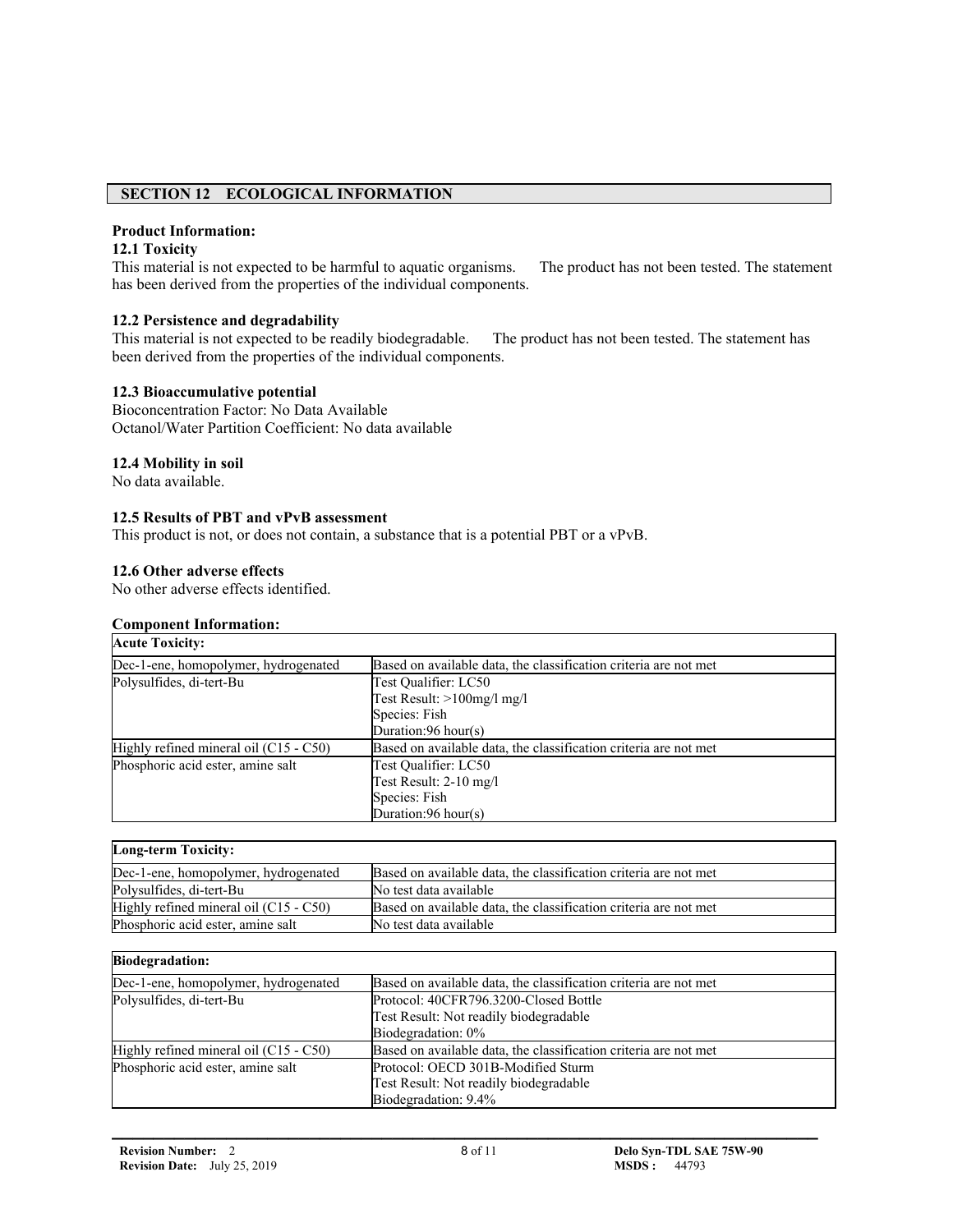| <b>Bioaccumulative Potential:</b>      |                                                                  |
|----------------------------------------|------------------------------------------------------------------|
| Dec-1-ene, homopolymer, hydrogenated   | Based on available data, the classification criteria are not met |
| Polysulfides, di-tert-Bu               | No test data available                                           |
| Highly refined mineral oil (C15 - C50) | Based on available data, the classification criteria are not met |
| Phosphoric acid ester, amine salt      | No test data available                                           |

# **SECTION 13 DISPOSAL CONSIDERATIONS**

## **13.1 Waste treatment methods**

Use material for its intended purpose or recycle if possible. Oil collection services are available for used oil recycling or disposal. Place contaminated materials in containers and dispose of in a manner consistent with applicable regulations. Contact your sales representative or local environmental or health authorities for approved disposal or recycling methods.

In accordance with European Waste Catalogue (E.W.C.) the codification is the following:13 02 08

# **SECTION 14 TRANSPORT INFORMATION**

The description shown may not apply to all shipping situations. Consult appropriate Dangerous Goods Regulations for additional description requirements (e.g., technical name) and mode-specific or quantity-specific shipping requirements.

# **ADR/RID**

NOT REGULATED AS DANGEROUS GOODS FOR TRANSPORT

- **14.1 UN number:** Not applicable
- **14.2 UN proper shipping name:** Not applicable
- **14.3 Transport hazard class(es):** Not applicable
- **14.4 Packing group:** Not applicable
- **14.5 Environmental hazards:** Not applicable
- **14.6 Special precautions for user:** Not applicable

# **ICAO**

NOT REGULATED AS DANGEROUS GOODS FOR TRANSPORT

- **14.1 UN number:** Not applicable
- **14.2 UN proper shipping name:** Not applicable
- **14.3 Transport hazard class(es):** Not applicable
- **14.4 Packing group:** Not applicable
- **14.5 Environmental hazards:** Not applicable
- **14.6 Special precautions for user:** Not applicable

# **IMO**

NOT REGULATED AS DANGEROUS GOODS FOR TRANSPORT

- **14.1 UN number:** Not applicable
- **14.2 UN proper shipping name:** Not applicable
- **14.3 Transport hazard class(es):** Not applicable
- **14.4 Packing group:** Not applicable
- **14.5 Environmental hazards:** Not applicable
- **14.6 Special precautions for user:** Not applicable

**14.7 Transport in bulk according to Annex II of MARPOL 73/78 and the IBC code:** Not applicable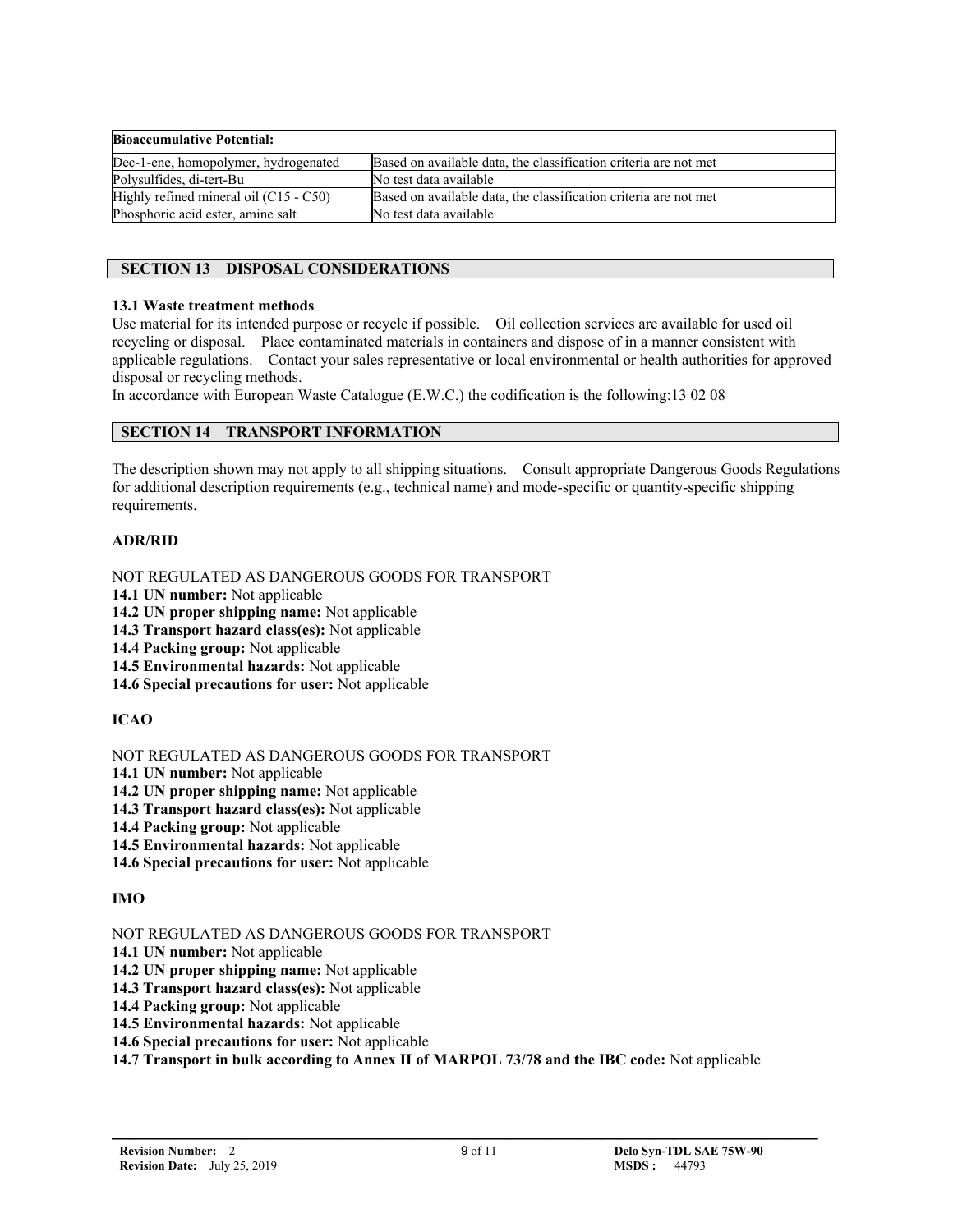# **SECTION 15 REGULATORY INFORMATION**

#### **15.1 Safety, health and environmental regulations/legislation specific for the substance or mixture REGULATORY LISTS SEARCHED:**

01=EU Directive 76/769/EEC: Restrictions on the marketing and use of certain dangerous substances.

02=EU Directive 90/394/EEC: Carcinogens at work.

03=EU Directive 92/85/EEC: Pregnant or breastfeeding workers.

04=EU Directive 96/82/EC (Seveso II): Article 9.

05=EU Directive 96/82/EC (Seveso II): Articles 6 and 7.

06=EU Directive 98/24/EC: Chemical agents at work.

07=EU Directive 2004/37/EC: On the protection of workers.

08=EU Regulation EC No. 689/2008: Annex 1, Part 1.

09=EU Regulation EC No. 689/2008: Annex 1, Part 2.

10=EU Regulation EC No. 689/2008: Annex 1, Part 3.

11=EU Regulation EC No. 850/2004: Prohibiting and restricting persistent organic pollutants (POPs).

12=EU REACH, Annex XVII: Restrictions on manufacture, placing on the market and use of certain dangerous substances, mixture & article.

13=EU REACH, Annex XIV: Candidate List of Substances of Very High Concern for Authorization (SVHC).

No components of this material were found on the regulatory lists above.

#### **CHEMICAL INVENTORIES:**

All components comply with the following chemical inventory requirements: AICS (Australia), ENCS (Japan), IECSC (China), KECI (Korea), NZIoC (New Zealand), PICCS (Philippines), TSCA (United States).

One or more components does not comply with the following chemical inventory requirements: DSL (Canada).

#### **15.2 Chemical safety assessment**

No chemical safety assessment.

#### **SECTION 16 OTHER INFORMATION**

**REVISION STATEMENT:** SECTION 01 - Health Emergency information was modified.

SECTION 01 - Identified Uses information was modified. SECTION 01 - Transportation Emergency Response information was modified. SECTION 03 - Composition information was modified. SECTION 04 - Delayed Health Effects - Target Organ(s) information was added. SECTION 04 - First Aid - Inhalation information was modified. SECTION 04 - First Aid - Note to Physicians information was added. SECTION 04 - Immediate Health Effects - Inhalation information was modified. SECTION 05 - Fire Fighters Protection Measures information was added. SECTION 05 - Fire Fighters Protection Measures information was deleted. SECTION 05 - Special hazards arising from the substance or mixture information was modified. SECTION 07 - Identified Uses information was modified. SECTION 07 - Precautionary Measures information was modified. SECTION 07 - Unusual Handling Hazards information was added. SECTION 08 - Occupational Exposure Limit Table information was modified. SECTION 08 - Respiratory Protection information was modified. SECTION 09 - Physical/Chemical Properties information was modified. SECTION 10 - Hazardous Decomposition Products information was modified. SECTION 11 - Toxicological Information information was added. SECTION 11 - Toxicological Information information was deleted. SECTION 11 - Toxicological Information information was modified. SECTION 12 - Ecological Information information was added. SECTION 15 - Chemical Inventories information was modified.